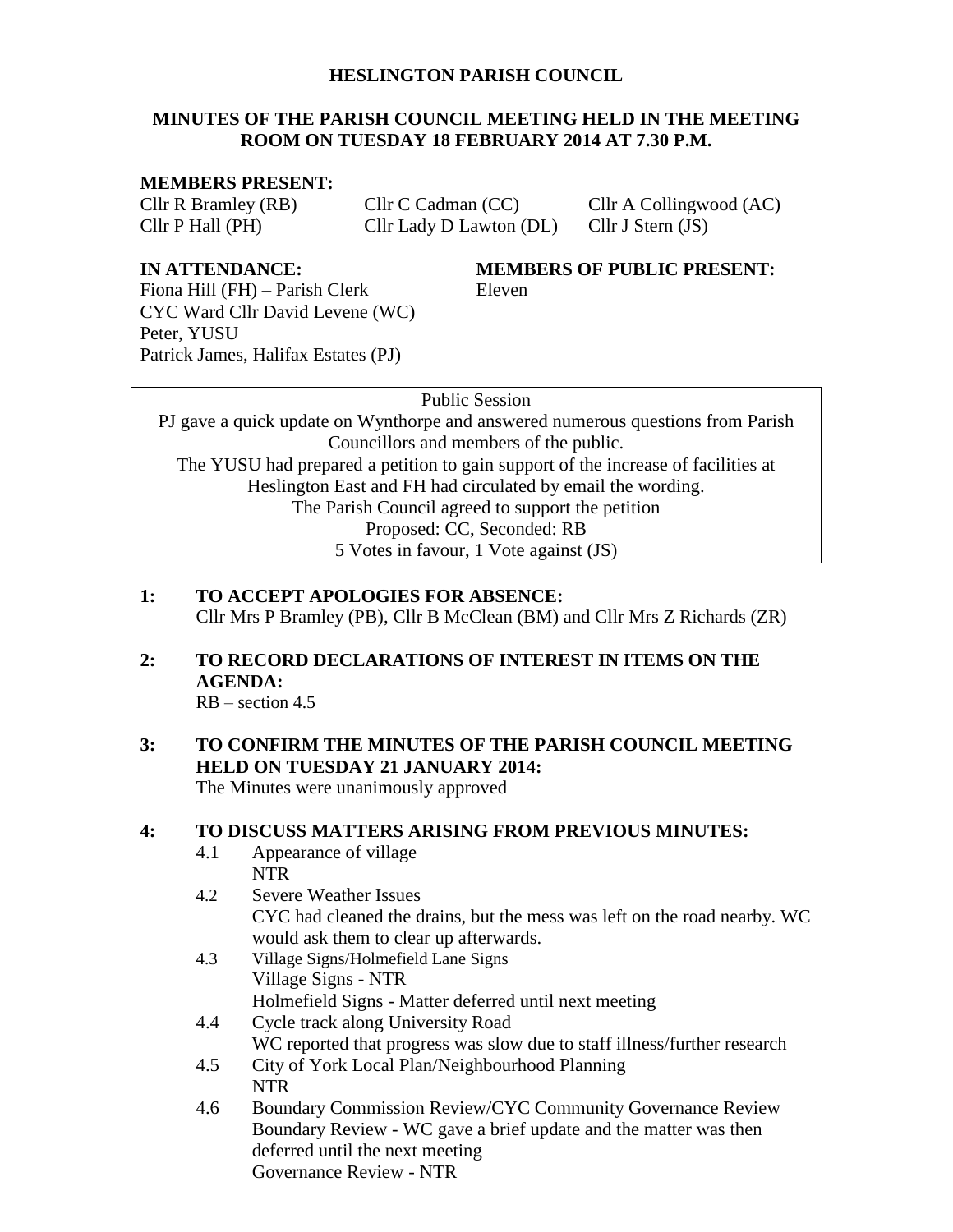4.7 Dog Orders

FH had forwarded a report written by RB to natural England

4.8 Science Park - York Press Article The Parish Council thanked the parishioner for alerting them to this article and asked WC to look into it

# **5. TO DISCUSS, IF NECESSARY, LONG-STANDING MATTERS:**

5.1 Highway Matters

The pothole outside Heslington House had been repaired

- 5.2 University of York The Environment Agency have given 28 days to put right the low pitched humming sound from the science park
- 5.3 Elvington NTR
- 5.4 Communication Website/ Newsletter The newsletter is printed and is nearly delivered to all households
- 5.5 Yorkshire Marathon FH had invited organizers to attend a parish council meeting.

# **6: TO RECEIVE ANY MATTERS RAISED BY MEMBERS OF PUBLIC:**

A parishioner asked the reason why the parish council were asking for details of HMO's and placing them on a map. JS answered on behalf of the parish council

#### **7: TO REPORT AND MAKE RELEVANT RECOMMENDATIONS ON NEW PLANNING APPLICATIONS:**

*Letter A: We support the application*<br>*Letter B: We have no objections* 

*Letter B: We have no objections* We do not object but wish to make comments or seek safeguards as set out overleaf *Letter D: We object on the planning grounds set out overleaf*

7.1 13/03868/FUL Sports Centre Heslington

Letter C Councillors voted unanimously in favour of response

\* All lighting to be turned off at 10.00 p.m. to avoid light pollution from the large lighting columns

\* All removed trees must be replaced

7.2 13/03886/FUL 2 Granary Court

Letter D Councillors voted unanimously in favour of response This is inappropriate overdevelopment within the conservation area. The Parish Council supports all points made in the letter dated 31 January 2014 from Heslington Village Trust

7.3 14/00064/FUL Midgeley House, Spring Lane

Letter B Councillors voted unanimously in favour of response

# **8. TO RECEIVE PLANNING DECISIONS BY CITY OF YORK COUNCIL:**

| 8.1 | 13/03716/FUL | Sinclair's Village Shop | Permitted |
|-----|--------------|-------------------------|-----------|
| 8.2 | 13/03905/TPO | Heslington Hall         | Consent   |
|     |              |                         |           |

8.3 14/00078/TCA Peel Close Consent \*

\*The consultation period insufficient and an extension was not authorised by CYC, so the parish council were unable to comment, had they wished to do so.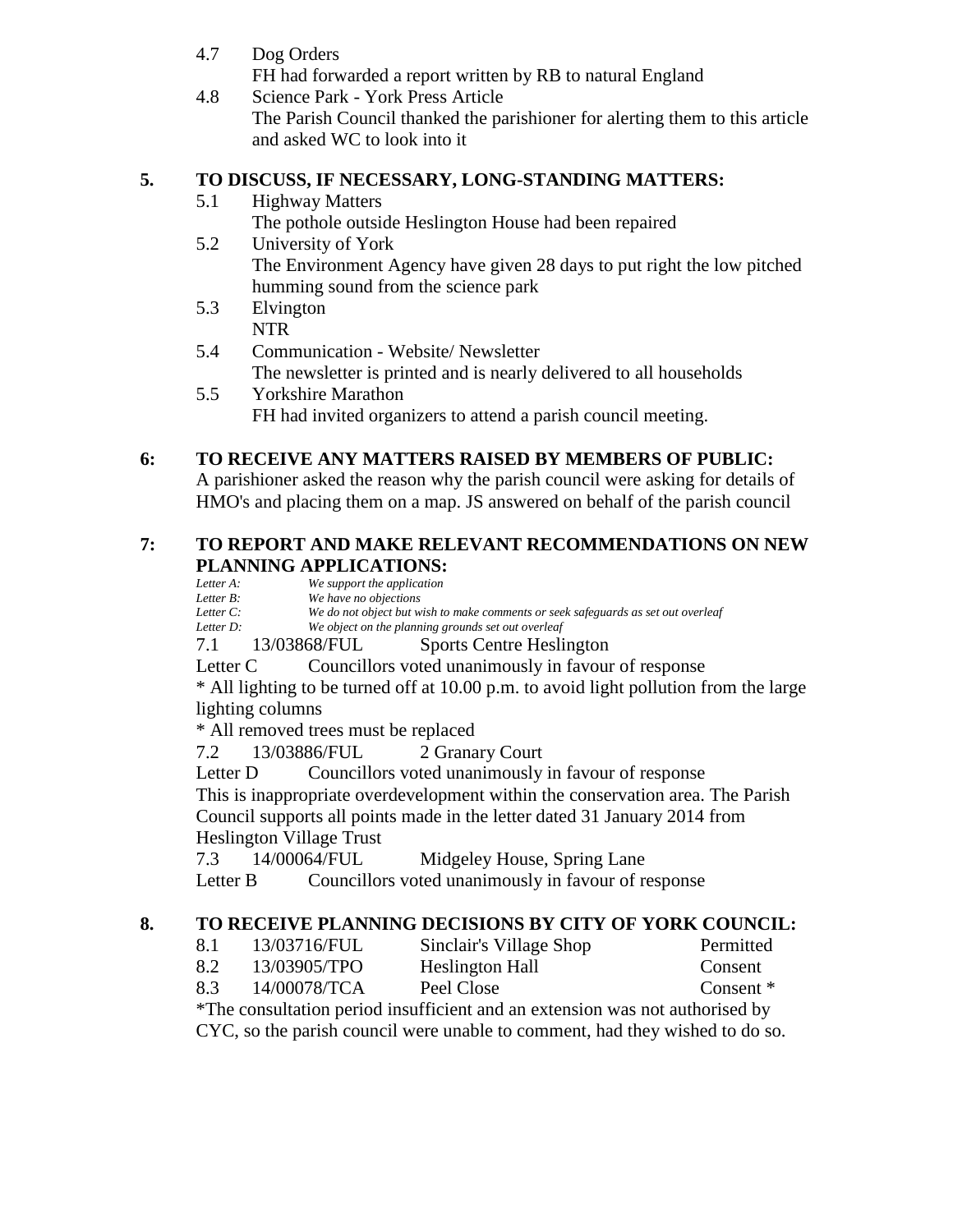# **9: TO RECEIVE REPORTS FROM REPRESENTATIVES OF FOLLOWING OUTSIDE BODIES:**

9.1 Ward Cllr David Levene

He would speak to York University about contractors parking on Outgang and the Church car park. He advised that there will be a Residents Forum (formally Ward Committee) on Sat22Feb14, which would include a Vounteering Fayre. He asked to be invited to future meeting regarding flooding. He advised that the Ward Team have met and drawn up an action plan, of which paper copies are available to the public. E-copies will be sent to Parish Cllrs.

- 9.2 North Yorkshire Police NTR
- 9.3 Heslington East Community Forum NTR
- 9.4 Good Neighbours Forum Next meeting March 2014
- 9.5 Ouse and Derwent Drainage Board FH had circulated by email the report of the meeting in Feb14 which was attended by RB. An extract from the report, relating to Heslington, is at the end of these Minutes.
- 9.6 Sportsfield

BM had sent a written report to FH, which was circulated via email - Some of the S106 funds and the ward grant money have been received. Much of the very old play equipment at the south end of the field has been removed. The remaining play equipment has been repaired and one metal pole removed. All equipment should now be up to the required safety standards. A ball-wall has been constructed to the south of the pavilion. Further paving works and decking to the side and front of the pavilion are underway. This will include bicycle racks and disabled access. A new gate through to Halifax college is in place and this should reduce parking problems. A fenced enclosure to protect equipment from vandalism is being planned at the far end of the pavilion. Further improvements to the play equipment are to be organised when this initial work is completed and also the levelling and tidying of the Outgang car parking area. I will update this at the March meeting.

9.7 York Environment Forum

DL advised that a formal constitution has now been adopted and a membership fee was to be agreed. An AGM would take place in April and meeting would take place every other month. The Parish Council unanimously agreed that if she wanted to continue, they would pay her membership up to a value of £25.00

- 9.8 Alms Houses NTR
- 9.9 The Meeting Room

The committee have continued to meet and have drafted hire agreements, invoices and receipts for future use. Minutes of meeting have been emailed to FH, who circulates them to Cllrs. FH is assisting with matters such as insurance.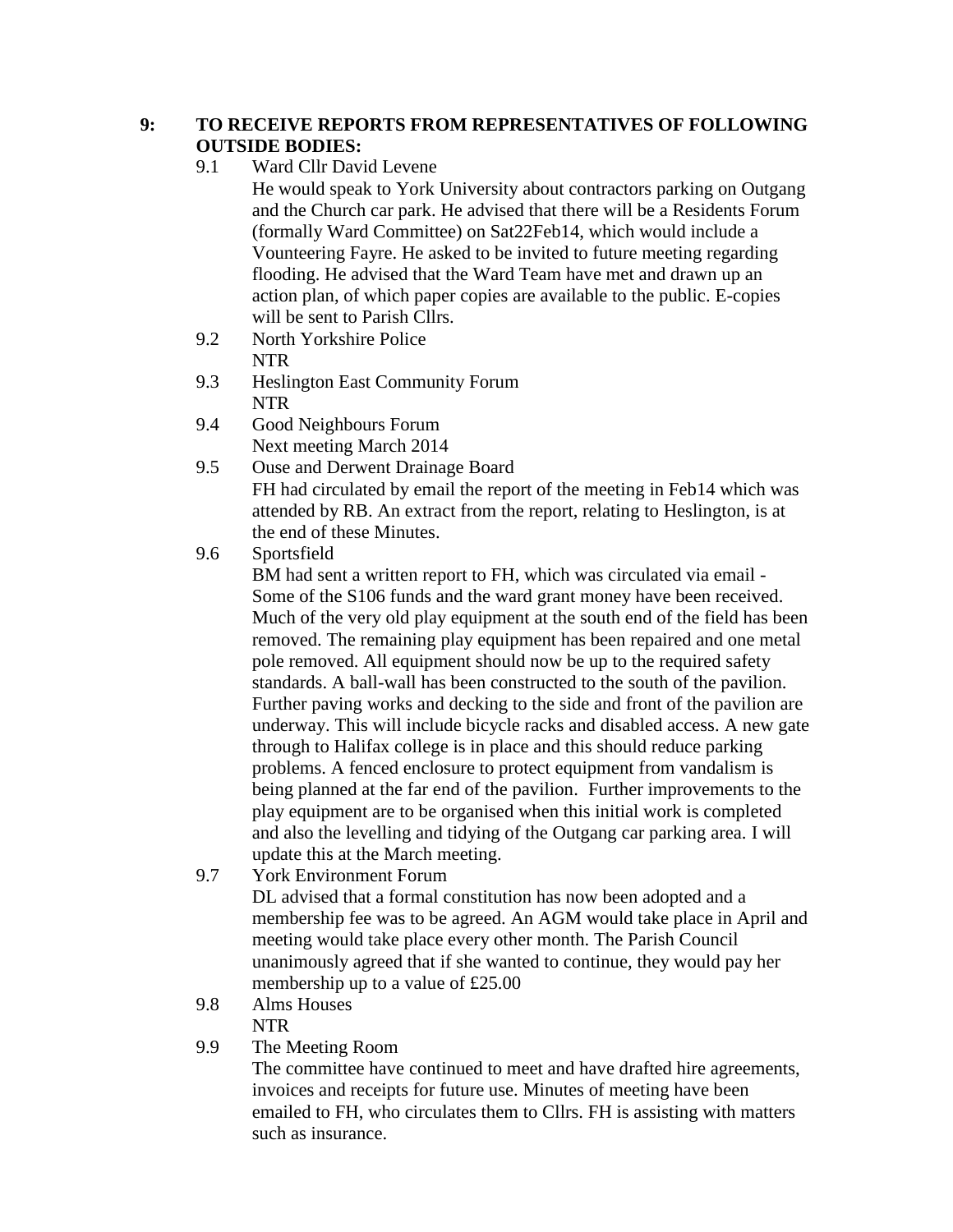# **10: TO REPORT ANY NEW CORRESPONDENCE RECEIVED BY THE COUNCIL:**

- FH had circulated by email the CYC Minerals and Waste Joint Plan Consultation, which was dated 14Feb14-11Apr14
- The Parish Council had received an email from a parishioner about parking on the verges. WC advised that this was an enforcement issue and should be reported to North Yorkshire Police. FH was asked to write to The Lodge Residential Home asking them to ensure there visitors only used their car park.

# **11: TO REPORT MATTERS RAISED BY MEMBERS:**

DL advised that she had been unable to attend the YLCA meeting on 06Feb14

# **12: TO DISCUSS MATTERS RAISED BY PARISH CLERK/RESPONSIBLE FINANCIAL OFFICER:**

12.1 Bookkeeping records for year ending 31Mar14 to date

The Parish Clerk circulated copies around Parish Councillors.

12.2 Internal Control Check(s)

The Parish Council conducted the VAT checks and found everything to be in order.

12.3 Matters raised with/by Yorkshire Local councils Association (YLCA)

FH had circulated by email the Executive Meeting report (Jan14)

12.4 To approve for payment the invoices as follows:

| 12.4.1 Parish Clerk | Salary                               | £256.62 | 001537 |
|---------------------|--------------------------------------|---------|--------|
| 12.4.2 Lengthsman   | Work Done                            | £321.21 | 001538 |
|                     | 12.4.3 York Print Company Newsletter | £49.00  | 001539 |

FH confirmed that the Lengthsman had signed and returned a copy of the Contract of Employment.

# **13: TO CONFIRM THE DATES OF THE FUTURE MEETINGS ON TUESDAYS AT 7.30 P.M. IN THE MEETING ROOM AS:**

18 March 2014 15 April 2014 20 May 2014 17 June 2014 15 July 2014 19 August 2014 16 September 2014

21 October 2014 18 November 2014 16 December 2014